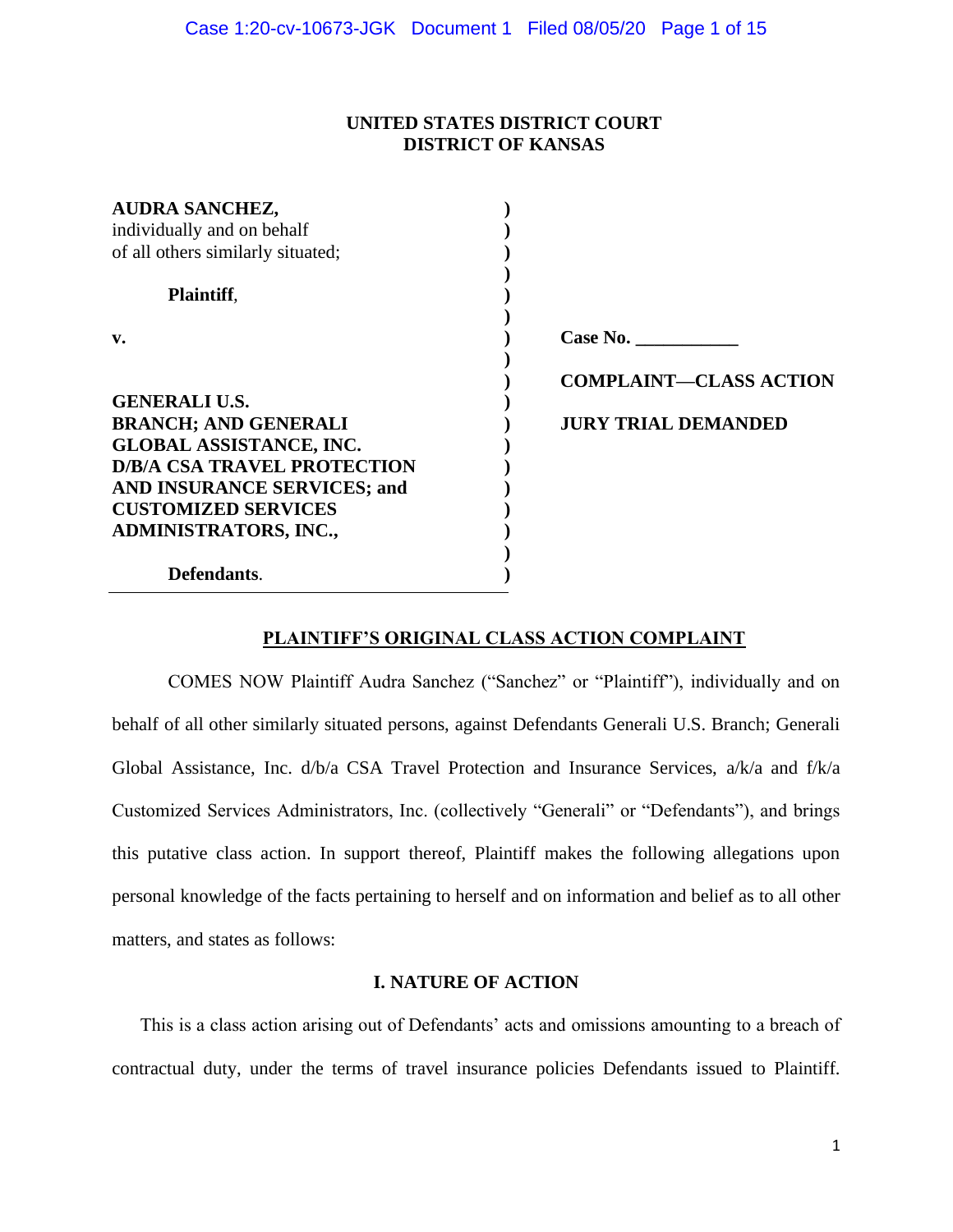### Case 1:20-cv-10673-JGK Document 1 Filed 08/05/20 Page 2 of 15

Defendants contracted to indemnify Plaintiff and all others similarly situated for pecuniary and other losses and damages incurred as a result of covered events that prevented insureds from taking their planned trip. Plaintiff's claims, as well as the claims of each proposed class member, are supported by the written provisions of the Master Policy for travel protection insurance underwritten and administered to them by Defendants, Master Policy No. (the "Policy"). *See*  **Exhibit A**, The Policy. The Policy, and all CSA Travel Protection Policies at issue for all other class members nationwide, is identified as "Policy Form series T001."<sup>1</sup>

- 1. Defendants have caused substantial harm to Plaintiff and the proposed class by improperly refusing to issue reimbursement for trip cancellations explicitly covered by the Policy. Plaintiff has been completely denied reimbursement for her Trip Cancellation Claim ("Claim"). Upon information and belief, Defendants have effectively adopted an approach to categorically issue denials to every Claim arising during the natural disaster that was brought on by COVID-19. Defendants refused to pay COVID-19 related trip cancellations by others insured under the Policy, whether said claimants submitted claims requesting indemnity for: (a) the Maximum Limit(s) Per Person or Plan for Trip Cancellation as listed on their respective Schedules of Benefits; (b) actual damages incurred due to trip cancellations; or (c) the price of the premiums initially paid by the insureds for Policies.
- 2. Plaintiff brings this action on behalf of herself and all other similarly situated individuals. Plaintiff seeks to recover compensatory, as well as declaratory and injunctive relief.

#### **II. PARTIES**

3. Plaintiff Audra Sanchez is a citizen of the United States residing in the City of Wichita in Sedgwick County, Kansas.

<sup>1</sup> *See* Exhibit A, The Policy, at page 15.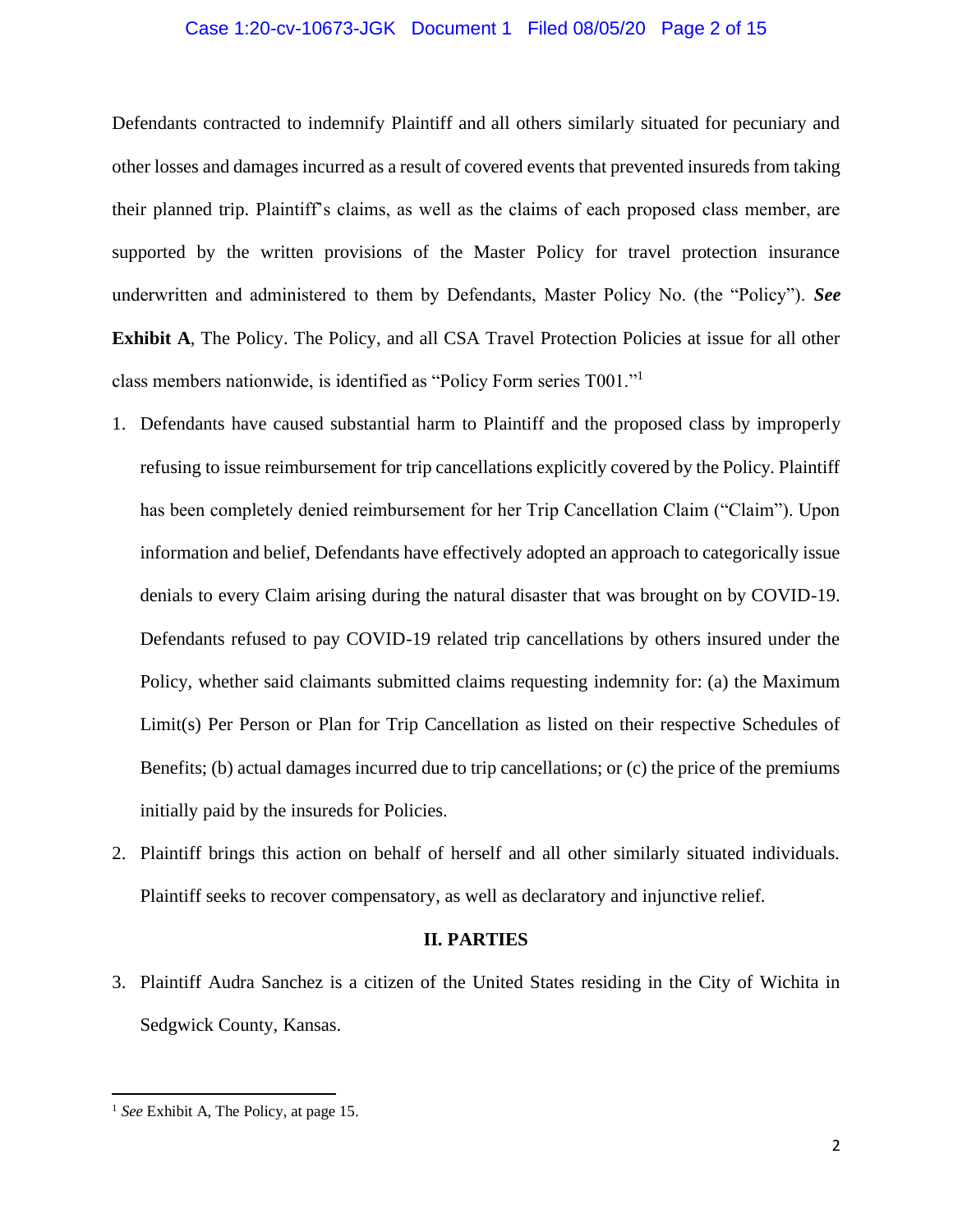### Case 1:20-cv-10673-JGK Document 1 Filed 08/05/20 Page 3 of 15

- 4. Defendant Generali U.S. Branch (or "Generali U.S.") is a Maryland corporation with its principal place of business located in New York, New York. Generali Group is licensed to do business in all 50 states as well as in the District of Columbia; specifically, Generali U.S. is engaged in the business of issuing insurance policies that are underwritten by Generali Group.
- 5. Defendant Generali Global Assistance, Inc. (or "GGA") is a New York corporation with its principal place of business in Bethesda, Maryland and branches in Alabama, Arizona, Florida, Georgia, Indiana, Kentucky, Maine, Maryland, Massachusetts, Minnesota, Mississippi, Missouri, Montana, Nevada, New Mexico, North Dakota, Ohio, Pennsylvania, South Dakota, and West Virginia.
- 6. GGA also does business under the name Europ Assitance USA, Inc. in Idaho and Michigan.
- 7. GGA is formerly and alternatively known as Customized Services Administrators, Inc. ("CSA"). CSA registered the trademark "CSA Travel Protection" in 2003.
- 8. CSA is an active California corporation with its principal place of business in California and branches in Alabama, Arizona, Arkansas, Colorado, Florida, Georgia, Hawaii, Indiana, Kentucky, Maine, Massachusetts, Minnesota, Missouri, Montana, New Mexico, Nevada, North Carolina, North Dakota, Ohio Oklahoma, Pennsylvania, South Carolina, South Dakota, Texas, Virginia, West Virginia, and Wyoming.
- 9. Five of the above-mentioned CSA branches are alternatively known as Generali Global Assistance and Insurance Services.<sup>2</sup>
- 10. Because of the unitary nature of Generali's businesses, all above-listed Defendant entities; Generali Group, Generali U.S., GGA, and CSA, shall hereinafter be referred to and treated collectively as "Generali" or "Defendants" unless addressed separately.

<sup>2</sup> Arkansas, Hawaii, Indiana, Maine, and Utah.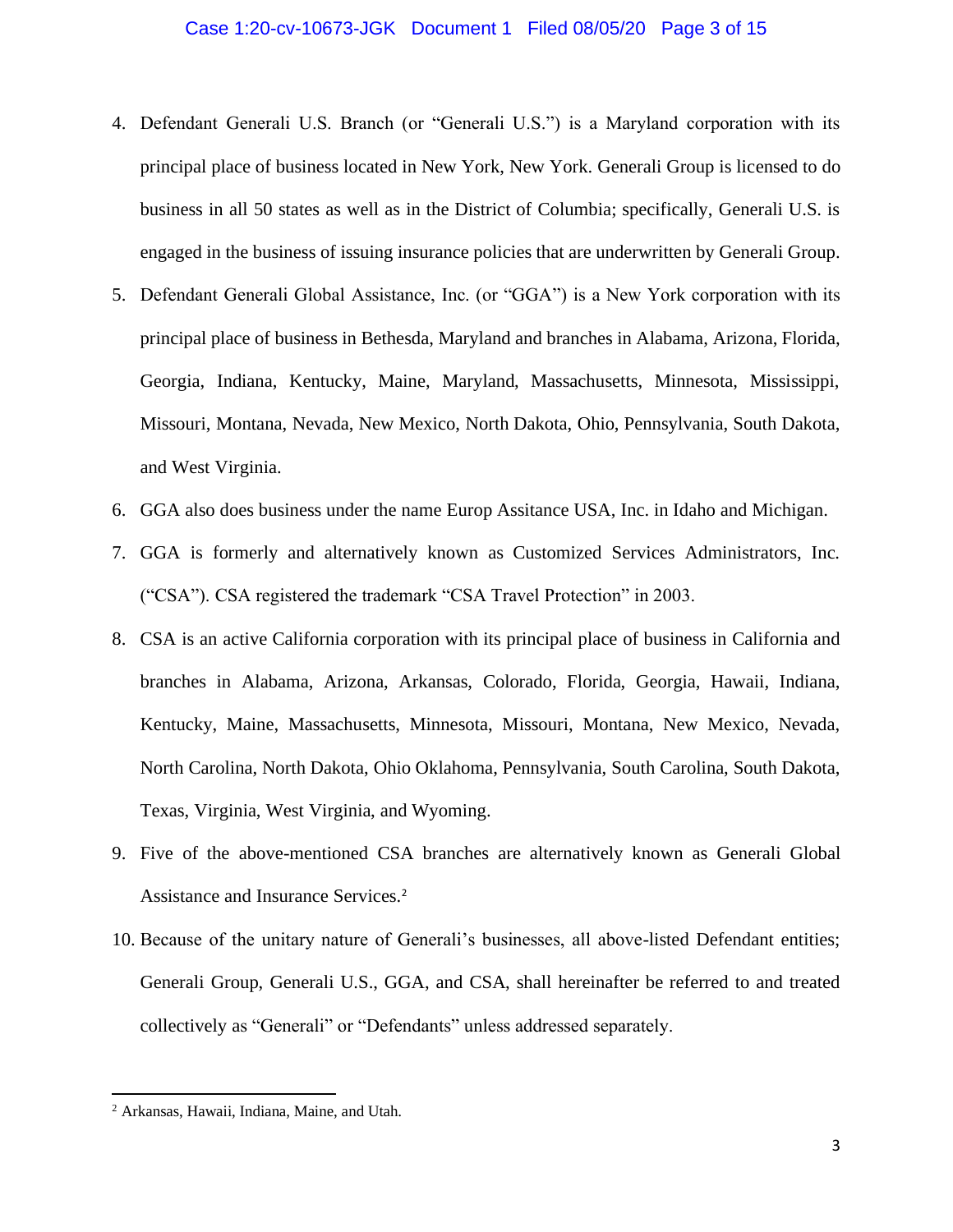### Case 1:20-cv-10673-JGK Document 1 Filed 08/05/20 Page 4 of 15

- 11. Currently and at all times relevant herein, Generali, through its practices and relationships with its subsidiaries and alternate business names under which it carries out a vast majority of its U.S. business, has consistently shown an existing unity of ownership, of operation, and of use sufficient to definitively establish the unitary nature of Generali's business. Specifically, in addition to the clear unity of ownership as set forth above, Generali's operational unity is evidenced by central advertising, accounting, and management in the United States; further, Generali has demonstrated unity of use in its general system of operation.
- 12. Generali does business in Kansas as Generali Warranty Services, LLC.<sup>3</sup> Generali Warranty Services, a Delaware corporation, is a wholly owned subsidiary of Generali US Branch.<sup>4</sup>
- 13. For the foregoing reasons, all Defendant Generali entities can be said to maintain the same registered agent in Kansas, Corporation Service Company, who can be served at 2900 SW Wanamaker Drive Suite 204, Topeka, Kansas 66614.

#### **III**. **JURISDICTION AND VENUE**

- 14. This Court has subject matter jurisdiction over this action pursuant to 28 U.S.C. §1332(d)(2)(A), as modified by the Class Action Fairness Act of 2005, because at least one member of the Class is a citizen of a different state than Defendant; there are more than 100 members of the Class; and upon information and belief the aggregate amount in controversy exceeds \$5,000,000.00 exclusive of interest and costs.
- 15. This Court has general personal jurisdiction over Defendants because Generali, by and through its U.S. entities, has purposefully availed itself of the benefits and protections of Kansas by conducting continuous and systematic business operations that are so substantial in this judicial

<sup>&</sup>lt;sup>3</sup> Generali Warranty Services LLC holds an active registration with the Kansas Secretary of State, Business Entity ID No. 5307053.

<sup>4</sup> *Generali Warranty Services | Generali USA*, Generaliwarranty.com (2020),

https://www.generaliwarranty.com/who-we-are/generali-warranty-services/ (last visited Jul 31, 2020).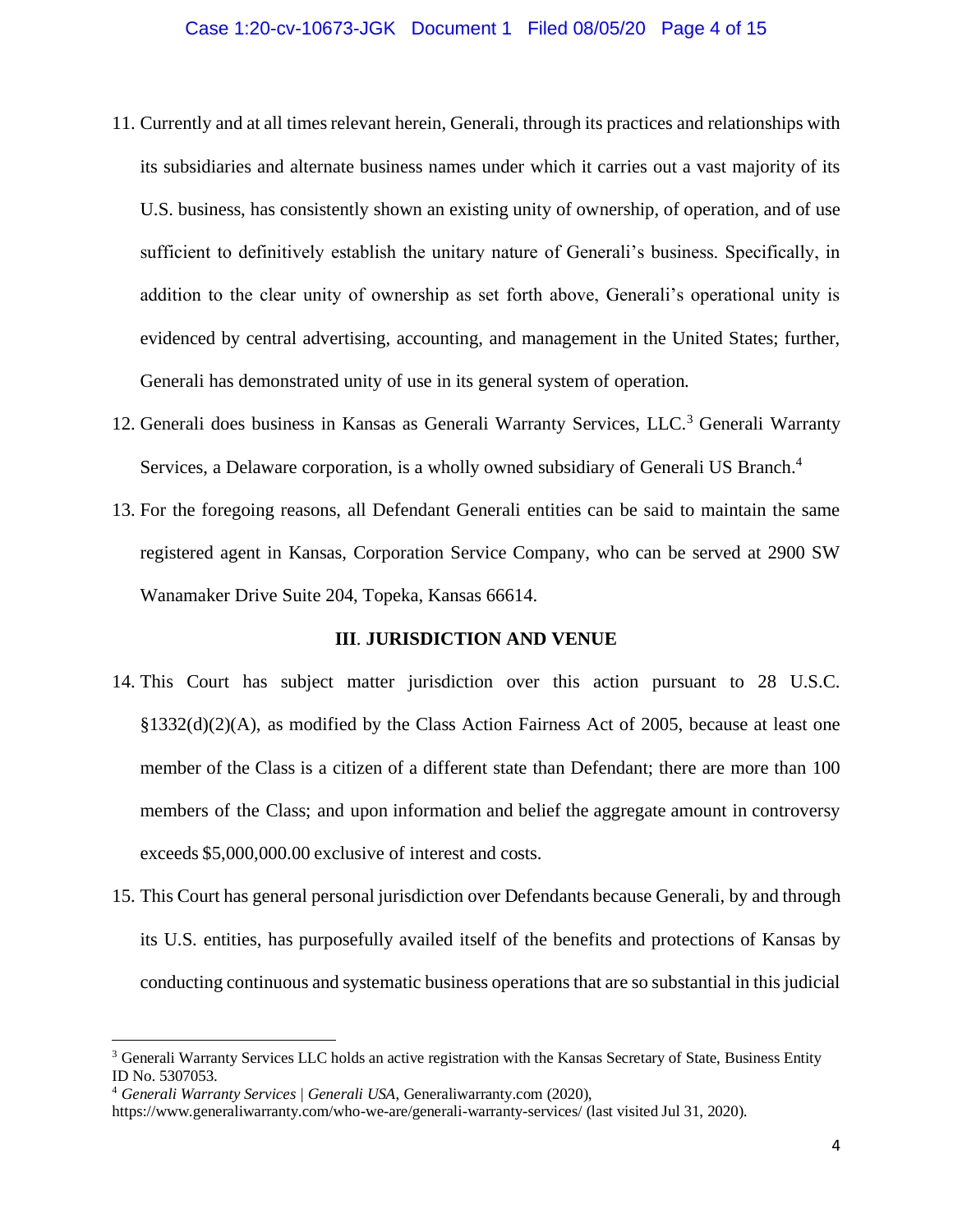### Case 1:20-cv-10673-JGK Document 1 Filed 08/05/20 Page 5 of 15

district so as to render it essentially at home in this state. Generali U.S. underwrites insurance policies to residents of this district and holds an active license with the Kansas Department of Insurance<sup>5</sup> and, as stated above, conducts further insurance business in Kansas through its wholly owned subsidiary, Generali Warranty Services, LLC.

- 16. This Court has specific jurisdiction over Generali U.S., GGA, and CSA, pursuant to Kansas's long-arm statute.<sup>6</sup> Generali, by and through its U.S. entities, does business in Kansas by contracting with Policy purchasers to insure against risk and loss related in whole or in part to the state.
- 17. Venue is proper in the District of Kansas pursuant to 28 U.S.C. § 1391 in that all or a substantial part of the events or omissions giving rise to Plaintiff's claims occurred within the District of Kansas.

### **IV. FACTUAL BACKGROUND**

- 18. On May 10, 2020, Plaintiff used the online vacation booking website VRBO.com to book accommodations at a waterfront beach house in Rockport, Texas, where she and her husband planned to take their children for a weeklong beach vacation a couple of months later. The family intended to leave for Texas on July 24, 2020 and return on July 31, 2020.
- 19. Plaintiff paid approximately \$3,500 through VRBO.com to reserve the vacation rental accommodations for the Rockport trip.
- 20. Upon checkout on VRBO's booking site, Plaintiff elected to pay an optional, additional fee of \$254.53 for a travel insurance coverage plan ("CSA Travel Protection" or "Plan"). *See* **Exhibit B,** Sanchez CSA Policy Confirmation Letter Email 5.10.20.

### **The COVID-19 Pandemic**

<sup>5</sup> Kansas Insurance Dept. NAIC No. 19884, 19885.

<sup>6</sup> Kan. Stat. Ann. § 60-308.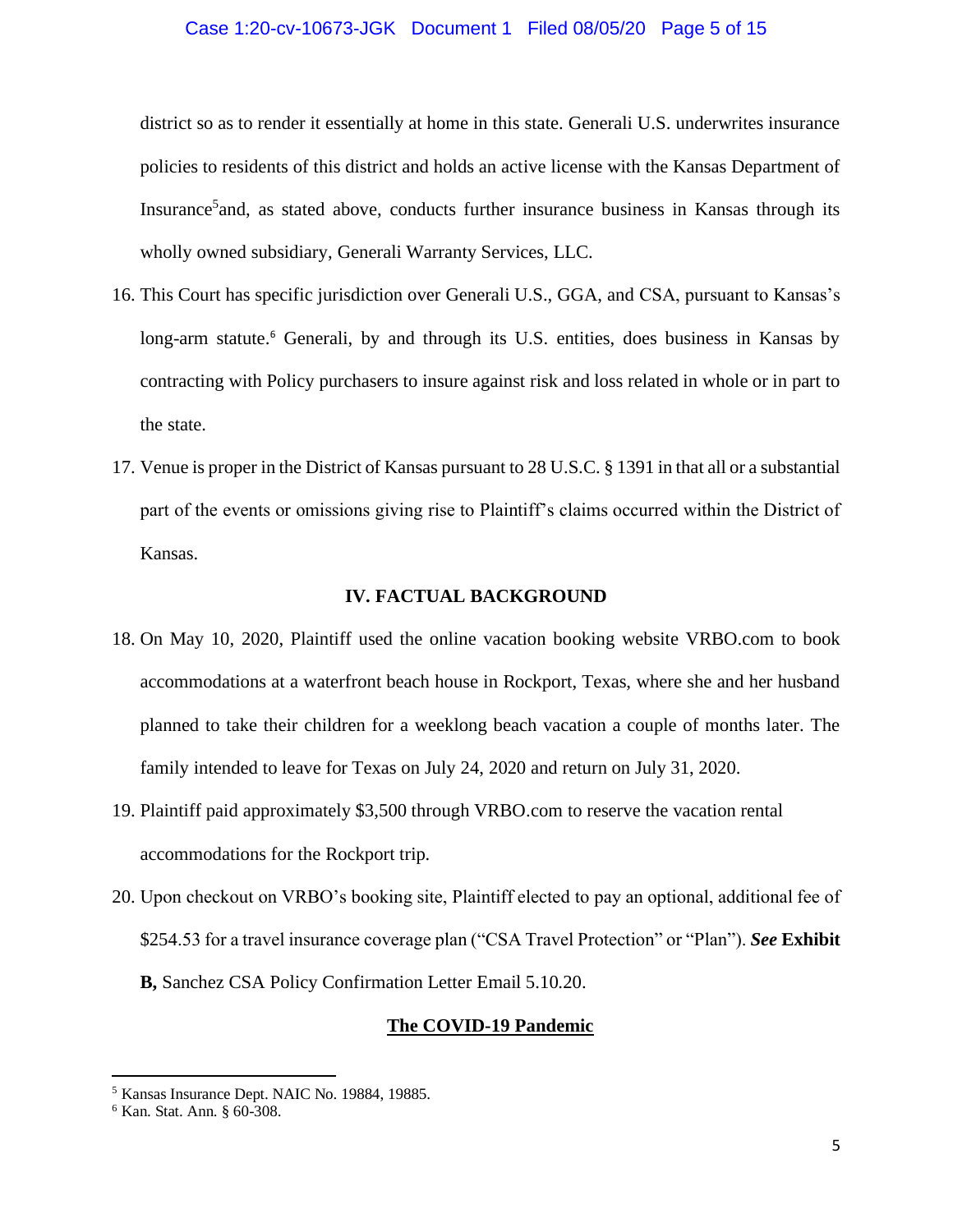- 21. On January 21, 2020, the first case of Coronavirus ("COVID-19") was diagnosed in the United States.
- 22. On January 30, 2020, the World Health Organization quickly declared COVID-19 a "Global Health Emergency;" a "Public Health Emergency of International Concern," on the next day, the President declared COVID-19 a public health emergency.
- 23. On March 11, 2020, the World Health Organization reclassified COVID-19 as a worldwide pandemic.
- 24. On March 24, a stay-at-home order began in Sedgwick county, Plaintiff's county of residence.<sup>7</sup>
- 25. On April 24, Kansas Governor Laura Kelly stated there were no plans to extend the stay-athome order further, with plans to introduce "less restrictive mass gathering provisions" taking effect May 4.<sup>8</sup>
- 26. On April 30, Governor Kelly announced a phased lifting of restrictions titled *Ad Astra*, with non-essential businesses, churches, and dine-in restaurants allowed to re-open (subject to social distancing) beginning May  $4<sup>9</sup>$
- 27. On May 10, when Plaintiff booked the trip, COVID-19 was not spreading in her community. The only people with whom Plaintiff would have been travelling within six feet of during or after the trip were her husband and children. Plaintiff is, on a daily basis, within at least six feet of her immediate family whether they are at home or on a trip together.

### **Plaintiff's Trip Cancellation**

<sup>7</sup> *COVID-19 Timeline of Events* | Sedgwick County (2020), https://www.sedgwickcounty.org/covid-19/covid-19 timeline-of-events/ (last visited Aug. 3, 2020).

<sup>8</sup> Wheat, Shawn. *["Gov. Laura Kelly does not plan on extending Stay-at-Home order past May 3rd"](https://www.wibw.com/content/news/Gov-Laura-Kelly-does-not-plan-on-extending-Stay-at-Home-order-past-May-3rd-569958931.html)* | WIBW-TV, Gray Television, Inc., a Gray Media Group, Inc. Station (2020), https://www.wibw.com/content/news/Gov-Laura-Kelly-does-not-plan-on-extending-Stay-at-Home-order-past-May-3rd-569958931.html (last visited Aug. 3, 2020).

<sup>9</sup> Jim McLean. *["Kansas Is Set To Reopen With Restrictions On Restaurants, Stores and Churches"](https://www.kcur.org/news/2020-04-30/kansas-is-set-to-reopen-with-restrictions-on-restaurants-stores-and-churches)* | KCUR 89.3, (2020) https://www.kcur.org/news/2020-04-30/kansas-is-set-to-reopen-with-restrictions-on-restaurants-stores-andchurches (last visited Aug. 3, 2020).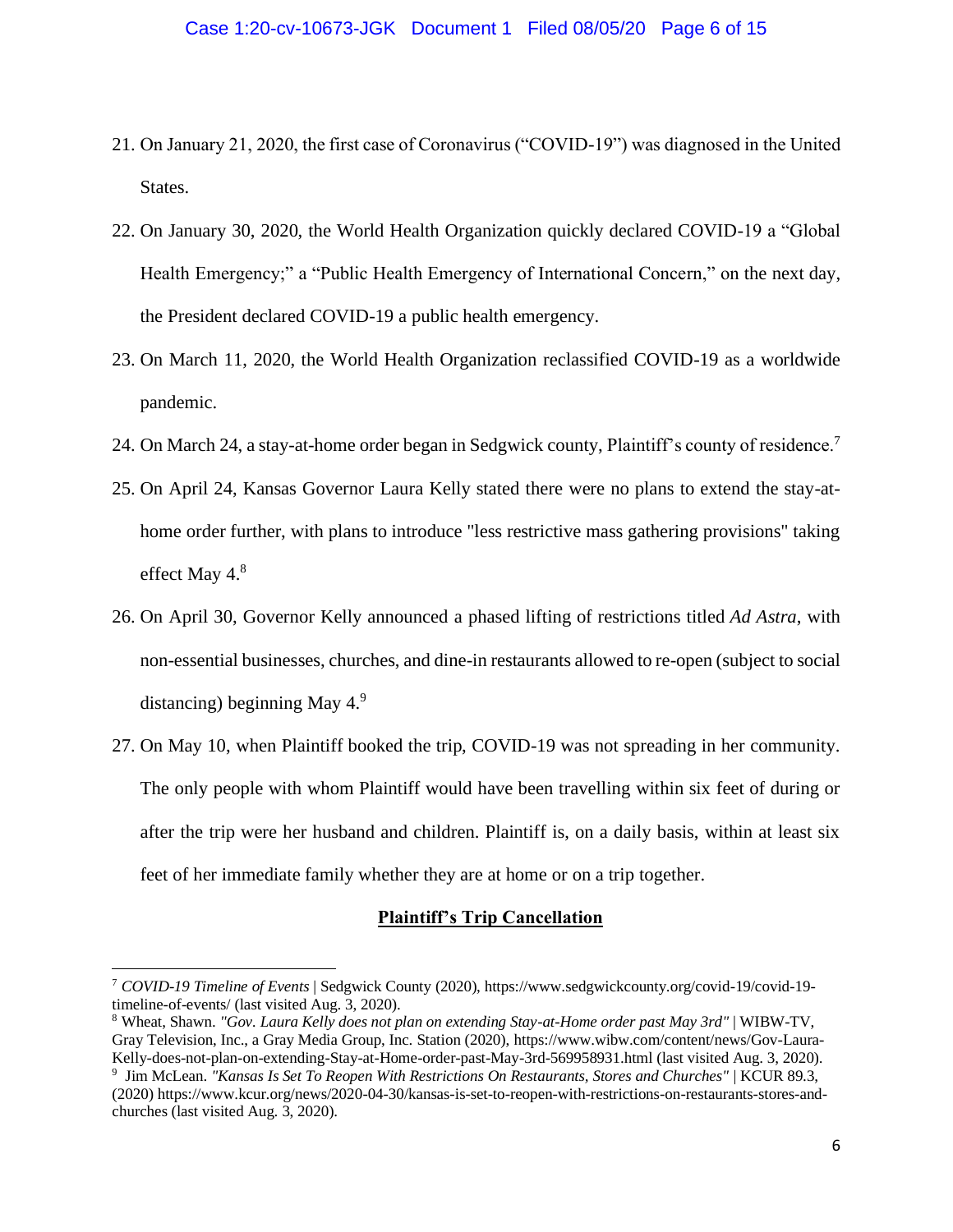- 28. On July 13, Plaintiff learned that her daughter had been directly exposed to COVID-19 while playing at a friend's house the day before.<sup>10</sup>
- 29. Plaintiff, who has an autoimmune disorder, was immediately concerned and called to schedule an appointment with her doctor on the next day, July 14.
- 30. Because of the sudden complications giving rise to the set of risks substantiating Plaintiff's concern over contracting COVID-19, Plaintiff's doctor directed her and her family to perform a two-week quarantine.
- 31. The doctor wrote a letter on Plaintiff's behalf, which Plaintiff submitted to Generali along with her Trip Cancellation Claim, requesting that Defendants "release [Plaintiff] from her obligations to her vacation package at this time" because the doctor directed them to quarantine until at least August 1. *See* **Exhibit C,** Sanchez Doctor's Orders for Quarantine.
- 32. Plaintiff submitted her Claim via the CSA online claims portal the next day, July 15, submitting the note from her doctor as well.
- 33. The Kansas Health Department's *Isolation and Quarantine | Frequently Asked Questions*  publication<sup>11</sup> states: " If you have been told by a public health or other authority that you are a close contact of a laboratory confirmed case of COVID-19, you must quarantine yourself for 14 days after your last contact with the case." Thus, Plaintiff was required to undergo enforceable quarantine per her doctor's directions, being that the directions were made by her doctor not only in order to keep Plaintiff safe but also in order to comply with the Kansas Health Department (KHD) guidelines.

 $10$  Plaintiff has obtained the lab results of the individual who tested positively for COVID-19 on July 12, 2020.

<sup>&</sup>lt;sup>11</sup> *Isolation and Quarantine | Frequently Asked Questions* | Kansas Department of Health and Environment (2020), https://www.coronavirus.kdheks.gov/DocumentCenter/View/134/Isolation--Quarantine-Guidance-and-FAQs-PDF--- 7-28-20?bidId= (last visited Aug 3, 2020).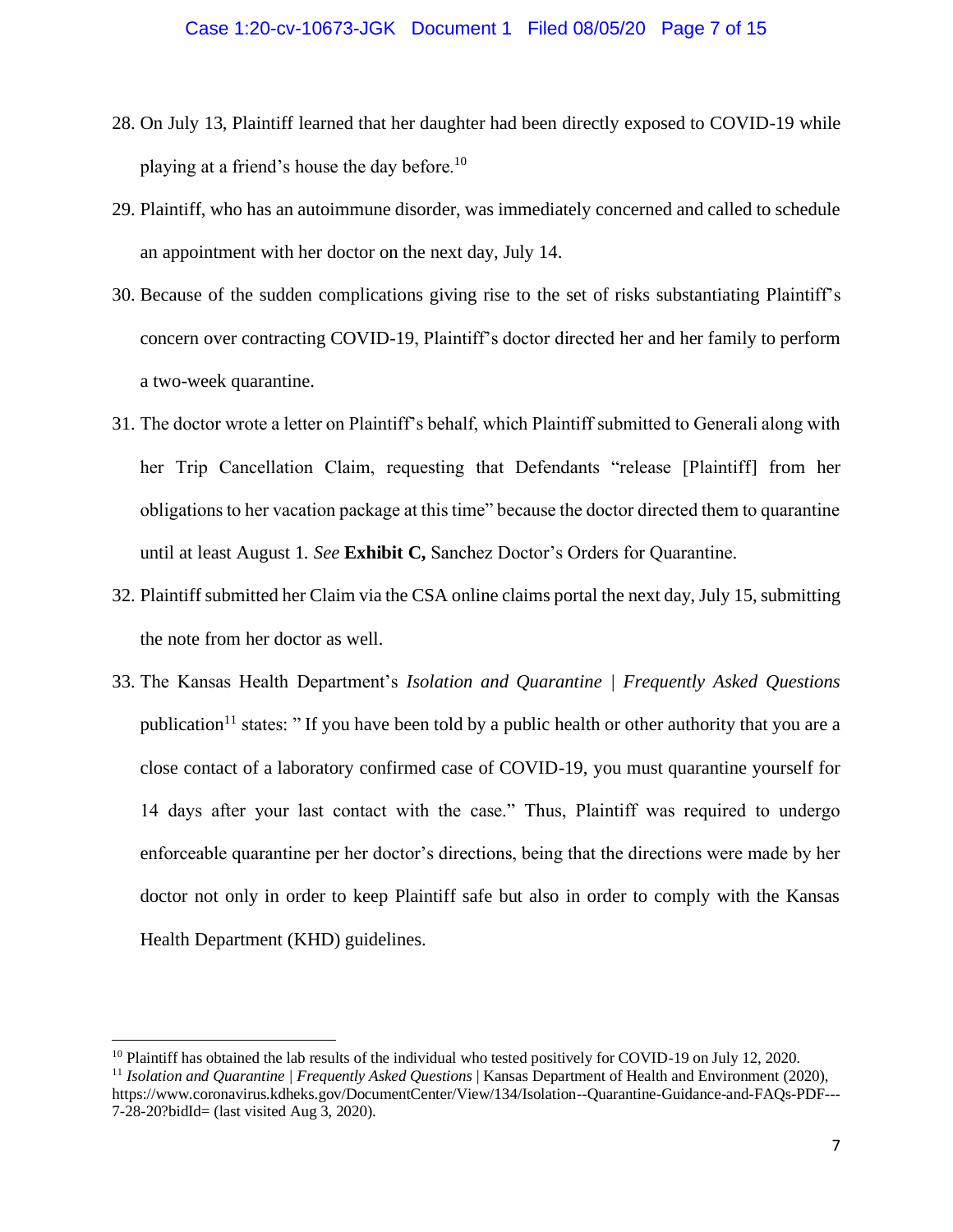- 34. On July 22, 2020, five days after her July 15 Claim submission, Plaintiff received an email form Generali denying her Claim. *See* **Exhibit D**, Sanchez CSA Denial Email 7.22.2020. Instead of covering Plaintiff's loss, which exceeded \$3,000, Generali offered Plaintiff a voucher worth the amount of the premium she paid, \$254.53.
- 35. Plaintiff did not request the voucher; however, on July 23, she received an email from Generali

stating:

Dear Audra Sanchez, We are pleased to let you know your request for a travel insurance policy voucher has been approved! Your voucher number is 20205VT174 for the amount of \$254.53. Once you have booked your trip and have your new travel dates, simply give us a call at (888) 501-3025. … Thank you for trusting Generali Travel Insurance for your next trip! Sincerely, Generali Global Assistance-CSA Travel Protection

*See* **Exhibit E**, Sanchez CSA Travel Protection Voucher Correspondence, 7.23.2020.

36. Plaintiff did not book her family's travels on VBRO until after the Kansas stay-at-home order

had been lifted on May 3, and Texas's stay-at-home order had been lifted on April 30.<sup>12</sup>

37. The road trip from Wichita to Rockport would have only involved travelling through was

Oklahoma, which never issued any stay-at-home orders or travel restrictions.<sup>13</sup>

38. Plaintiff would not have purchased the Policy had it warned, whether expressly or impliedly,

that Claims for COVID-19-related losses would be denied regardless of any underlying or extenuating Claim-specific circumstances. Nor would she have purchased the Policy had she

<sup>12</sup> *Coronavirus reopening Map of COVID-19 case trends, reopening status and mobility* USA Today, Gannett (2020), https://www.usatoday.com/storytelling/coronavirus-reopening-america-map/ (last visited Aug 3, 2020).  $^{13}$  *Id.*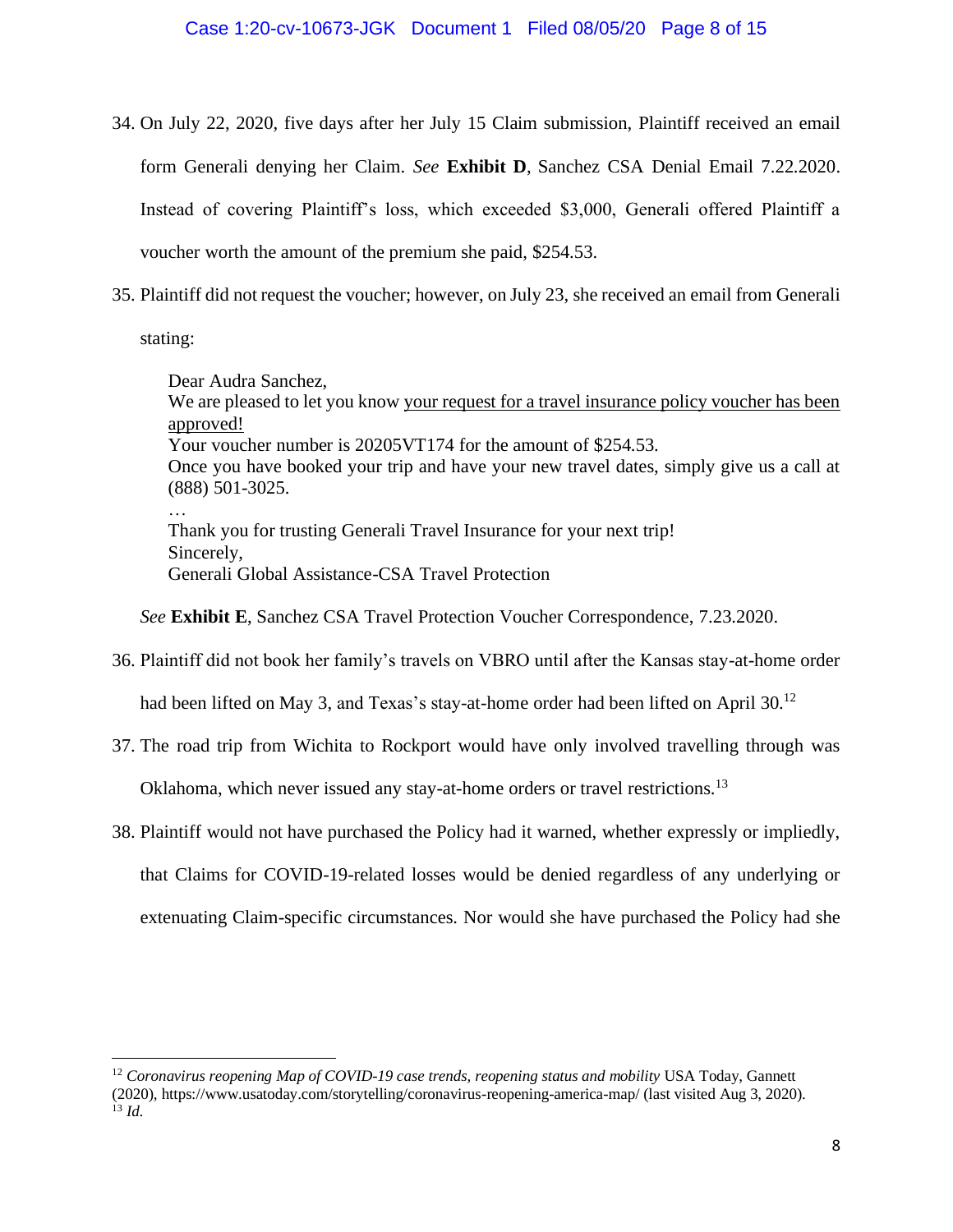been given any sort of notice, whether by Defendants or by VRBO, that the insurance she

purchased would not cover Claims arising from COVID-19 in any way.

## **"Covered Events" Under the Policy**

- 39. The Policy provides coverage for Trip Cancellation, among other events.
- 40. The Trip Cancellation Benefit Rider states:

Benefits will be paid, up to the amount in the Schedule, for the forfeited, prepaid, nonrefundable, non-refunded and unused published Payments that you paid for your Trip, if you are prevented from taking your Trip due to one of the following unforeseeable Covered Events that occur before departure on your Trip to you or your Traveling Companion, while your coverage is in effect under this Policy.

## *Quarantine Coverage*

41. The Policy's "Covered Events" specifically provide for coverage in the event of "Being

hijacked or Quarantined." "Quarantine" *is* a defined term specifically set forth in the Policy's

DEFINITIONS section as follows: "QUARANTINE means the enforced isolation of your or

your Traveling Companion, <sup>14</sup> for the purpose of preventing the spread of illness, disease or

pests." *See* Exhibit A, The Policy, at \*17.

# **Generali's Blanket Denial of All Claims Filed as a Result of COVID-19 Effects**

42. Generali, in "A Message to [their] Customers About Coronavirus," stated:

As of January 29, 2020, the Coronavirus (COVID-19) outbreak was considered a foreseeable event. Consequently, any event(s) related to COVID-19 for all new travel policies purchased on or after January 29, 2020<sup>15</sup> may thereby be excluded in accordance with the terms and conditions of the Policy. In addition, there will be no coverage for COVID-19 related losses occurring on or after March 11, 2020, the date COVID-19 was formally declared a pandemic by the World Health Organization. Please note, our plans will not cover fear of travel. Customers are strongly encouraged to read their Description

<sup>&</sup>lt;sup>14</sup> TRAVELING COMPANION "means a person who, during the Trip, will accompany you in the same accommodations." *See* Exhibit A, The Policy, at \*11. *See also* \*8 (FAMILY MEMBER, as defined by the Policy, includes: Traveling Companion(s) ; the Insured or Traveling Companion's Spouse; or \*certain persons bearing a listed relationship to the Insured or Traveling Companion or Spouse of either).

<sup>\*</sup>The Policy definition provides a bulleted list of specific individuals who qualify as Family Members due to familial or other close relationships.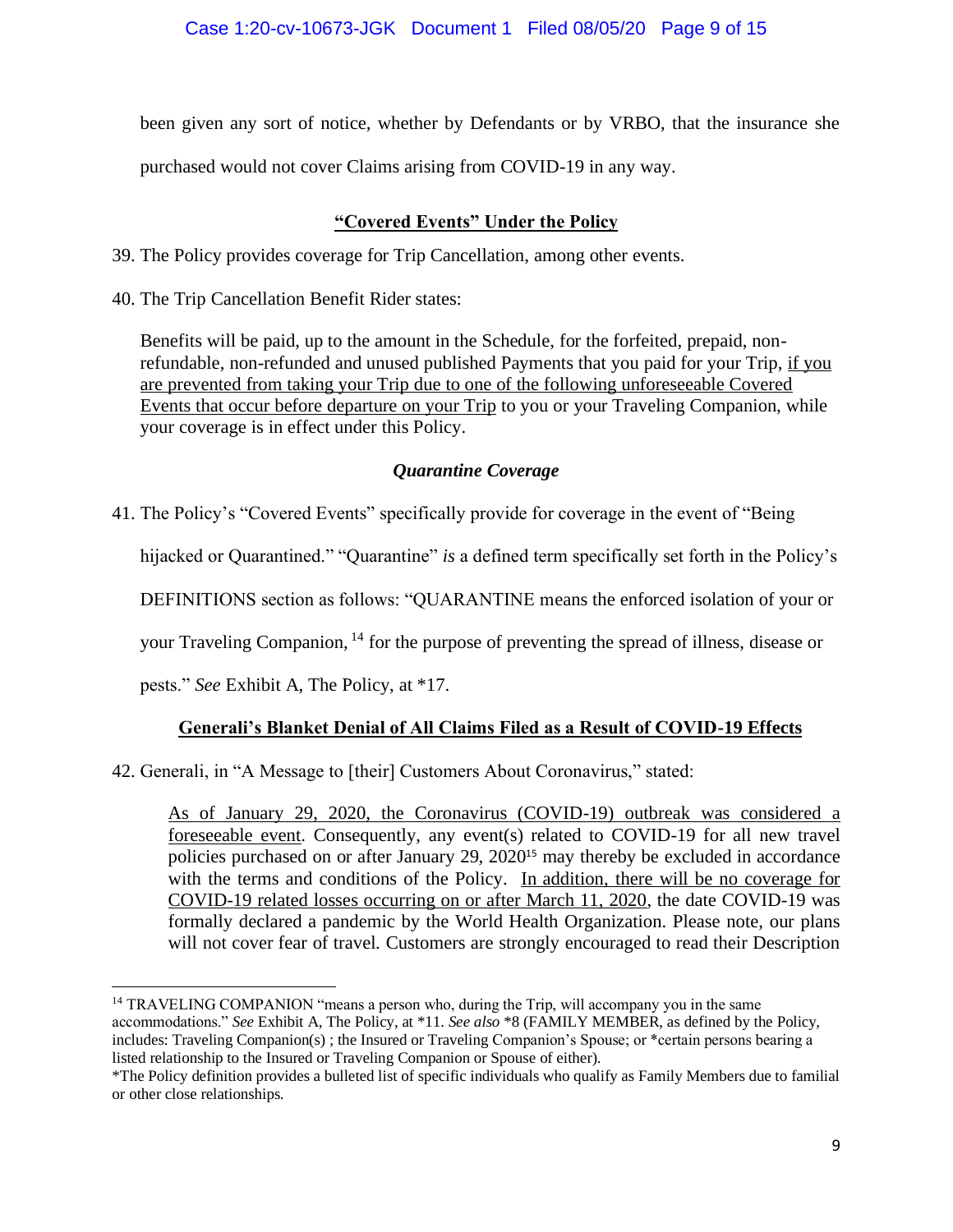of Coverage or Insurance Policy (https://www.qeneralitravelinsurance.com/retrievepolicy.html) for details regarding their available coverage.

*See* **Exhibit F,** Generali COVID-19 Notice.

43. Despite unambiguous language in the policy, which is a fully integrated insurance agreement,

Defendants breached the policy by failing to indemnify Plaintiff for the losses she incurred as

a result of the forced cancellation of her travel plans due to a Covered Event.

## **V. CLASS ACTION ALLEGATIONS**

44. Plaintiff brings this action, individually, and on behalf of a nationwide class, pursuant to

Federal Rule of Civil Procedure Federal Rules of Civil Procedure 23(a), 23(b)(1), 23(b)(2),

 $23(b)(3)$  and/or  $23(c)(4)$ , defined as follows :

## **Nationwide Class**

All persons located within the United States that purchased Generali insurance plans accompanied by the Policy and were prevented from taking a trip as a result of a covered event during the COVID-19 pandemic who have incurred out of pocket Trip Cancellation expenses.

45. In the alternative to the Nationwide Class, and pursuant to Federal Rule of Civil Procedure,

Rule  $23(c)(5)$ , Plaintiff seeks to represent the following state class only in the event that the

Court declines to certify the Nationwide Class above. Specifically, a "State Class" consisting

of the following:

### **Kansas Class**

All persons in Kansas that purchased Generali insurance plans accompanied by the Policy and were prevented from taking a trip as a result of a covered event during the COVID-19 pandemic who have incurred out of pocket Trip Cancellation expenses.

46. Excluded from the class(es) are Defendants, any entities in which Defendants have a

controlling interest, any of the officers, directors, or employees of the Defendants, the legal

representatives, heirs, successors, and assigns of the Defendants, anyone employed with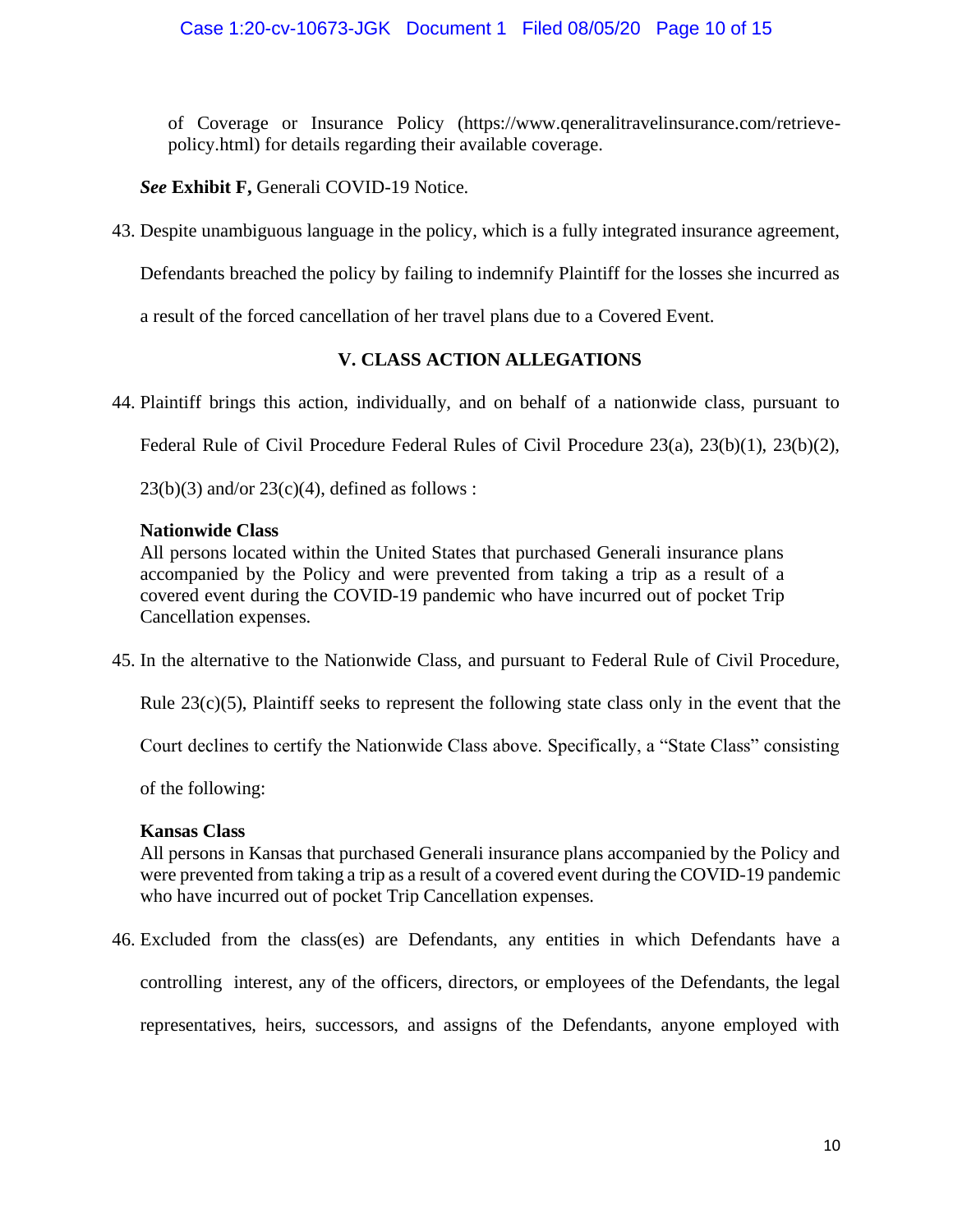### Case 1:20-cv-10673-JGK Document 1 Filed 08/05/20 Page 11 of 15

Plaintiff's counsels' firms, any Judge to whom this case is assigned, and his or her immediate family.

- 47. **Numerosity.** The Class is so numerous that joinder of all members is impracticable. Due to the nature of the insurance involved, the members of the Class are geographically dispersed throughout the United States. While the exact number of Class members is information not readily available at this time, as only Generali possesses the data to determine a numerical figure to indicate the Policies sold throughout the US that have resulted in myriad claims Generali has received from consumers who would qualify as Class Members for purposes of this action, Plaintiff has reasonable belief that there are thousands of potential members in the Class. Generali states on its website that it has a presence in 50 countries in the world and earned a total premium income in excess of  $\epsilon$  69.7 billion (approximately \$80 billion) in 2019, serving 61 million customers worldwide.<sup>16</sup>
- 48. **Typicality.** Plaintiff's claims are typical of the claims of the other members of the Class she seeks to represent because Plaintiff and all Class members purchased identical coverage from Generali containing identical language regarding Trip Cancellation and Covered Events, and all Class members have been improperly denied coverage.
- 49. **Adequacy.** Plaintiff has retained counsel experienced in complex class action and insurance litigation. Plaintiff has no interests which are adverse to or in conflict with other members of the Class. Plaintiff will fully and adequately protect the interests of all members of the Class.
- 50. **Commonality.** The questions of law and fact common to the members of the Class predominate over any questions that may affect only individual members, namely: whether the events caused by the emergence of the COVID-19 pandemic constitute Covered Events under

<sup>16</sup> https://www.generali.com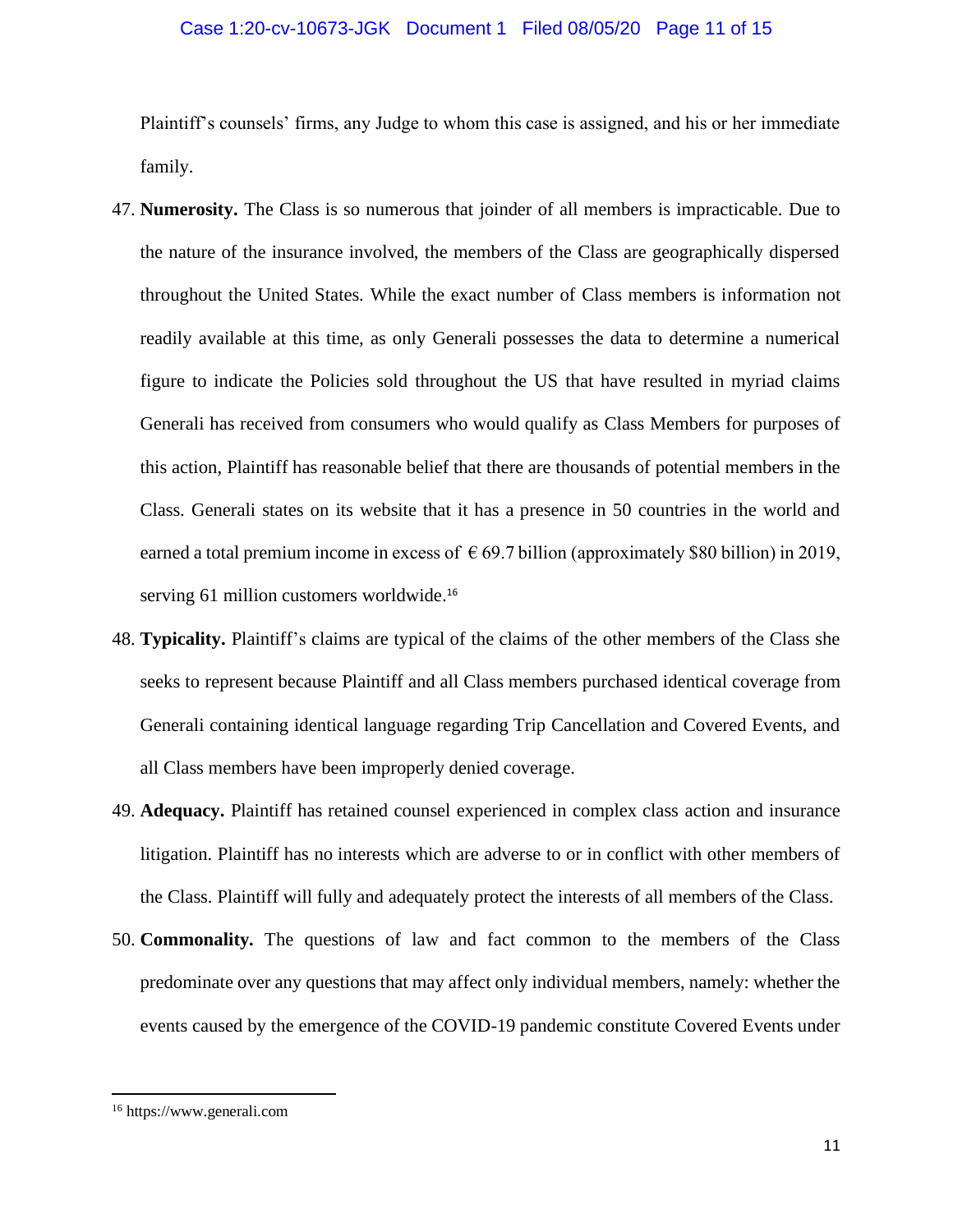### Case 1:20-cv-10673-JGK Document 1 Filed 08/05/20 Page 12 of 15

the Policy; whether the effects of any stay-at-home directives, "stop the spread" initiatives, or any other national health or safety warnings issued as a result of the COVID-19 pandemic that precluded Class Members from embarking upon or completing trips for which they purchased Policy coverage, trigger Covered Events under the Policy's terms; and whether the Policy requires Generali to reimburse Policy holders for expenses incurred as a result of trip cancellation due to events caused by the COVID-19 pandemic national disaster.

- 51. **Superiority.** A class action is superior to other available methods for the fair and efficient adjudication of this controversy since joinder of all Class members is impracticable. The prosecution of separate actions by individual members of the Class would impose heavy burdens upon the courts and would create a risk of inconsistent or varying adjudications of the questions of law and fact common to the Class. A class action, on the other hand, would achieve substantial economies of time, effort, and expense, and would assure uniformity of decision with respect to persons similarly situated without sacrificing procedural fairness or bringing about other undesirable results.
- 52. The interest of the members of the Class in individually controlling the prosecution of separate actions is theoretical rather than practical. The Class is cohesive, and prosecution of the action through representatives would be unobjectionable. The damages suffered by the Class are uniform and generally formulaic, and the expense and burden of individual litigation could preclude them form fair redressal of the wrongs done to them. Plaintiff anticipates no difficulty in the management of this action as a class action.

### **COUNT I: BREACH OF CONTRACT**

### **(On Behalf of the Nationwide Class or, in the alternative, the State Class)**

53. The preceding paragraphs are incorporated by reference as if fully alleged herein.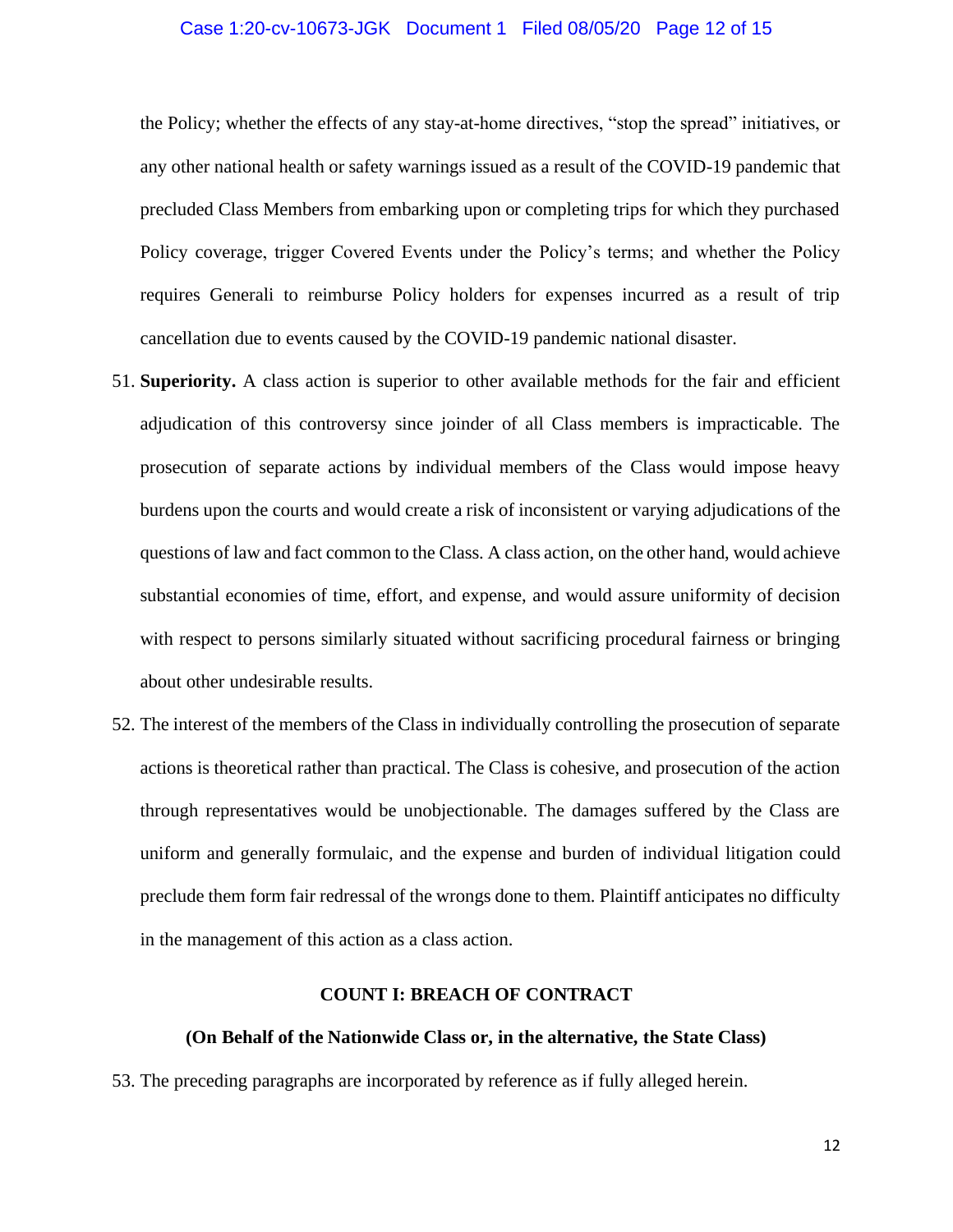- 54. Plaintiff and the class purchased insurance from Defendant and were thereupon issued the Policy.
- 55. The Policy is a valid and enforceable contract between Generali and all policyholders, including Plaintiff and class members.
- 56. Plaintiff and the class members substantially performed their obligations under the terms of the Policy and Class Policies.
- 57. Plaintiff and the class members suffered losses from events that should be reimbursed as results of Covered Events under the Policy.
- 58. Defendants have failed to compensated Plaintiff and class members for their respective losses as required by the Policy.
- 59. As a direct and proximate result of Defendant's breaches, Plaintiff and the class have sustained damages that are continuing in nature in an amount to be determined at trial.

### **COUNT II: DECLARATORY AND INJUNCTIVE RELIEF**

### **(On Behalf of the Nationwide Class or, in the alternative, the State Class)**

- 60. The preceding paragraphs are incorporated by reference as if fully alleged herein.
- 61. An actual controversy has arisen and now exists between Plaintiff and the class, on the one hand, and Defendant, on the other, concerning the respective rights and duties of the parties under the Policy.
- 62. Plaintiff contends that Generali has breached the Policy by failing to timely pay Class Members for their respective losses for covered damages.
- 63. Plaintiff, therefore, seeks a declaration of the parties' respective rights and duties under the Policy and requests the Court to declare Generali's conduct unlawful and in material breach of the Policy so as to avoid future controversies that would allow for continual injustices such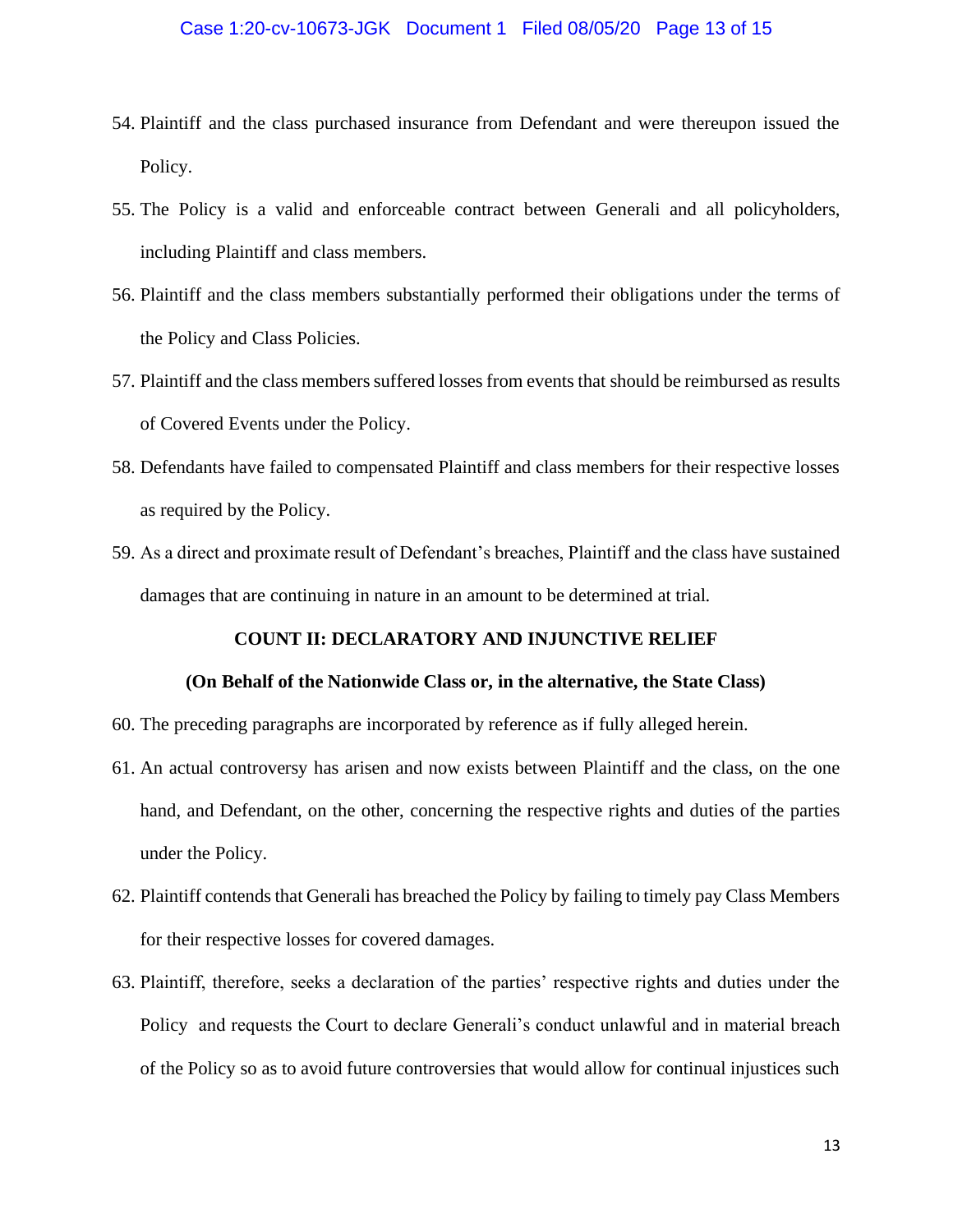### Case 1:20-cv-10673-JGK Document 1 Filed 08/05/20 Page 14 of 15

as the one at issue here, where huge insurance companies take advantage of masses of consumers.

64. Pursuant to a declaration of the parties' respective rights and duties under the Policy and Class Policies, Plaintiff further seeks an injunction enjoining Defendant (1) from continuing to engage in conduct in breach of the Policy; and (2) ordering Defendant to comply with the terms of the Policy, including payment of all amounts due to each respective class member under the stated Policy coverages that were extended to them upon purchase.

### **PRAYER FOR RELIEF**

WHEREFORE, Plaintiff, individually and on behalf of all others similarly situated, requests relief and judgment against Defendant as follows:

- (a) That the Court enter an order certifying the class, appointing Plaintiff as a representative of the class, appointing Plaintiff's counsel as class counsel, and directing that reasonable notice of this action, as provided by Federal Rule of Civil Procedure 23(c)(2), be given to the class;
- (b) For a judgment against Defendant for the causes of action alleged against it;
- (c) For compensatory damages in an amount to be proven at trial;
- (d) For a declaration that Defendant's conduct as alleged herein is unlawful and in material breach of the Policy and Class Policies;
- (e) For appropriate injunctive relief, enjoining Defendant from continuing to engage in conduct related to the breach of the Policies;
- (f) For pre-judgment and post-judgment interest at the maximum rate permitted by law;
- (g) For Plaintiff's attorneys' fees;
- (h) For Plaintiff's costs incurred; and